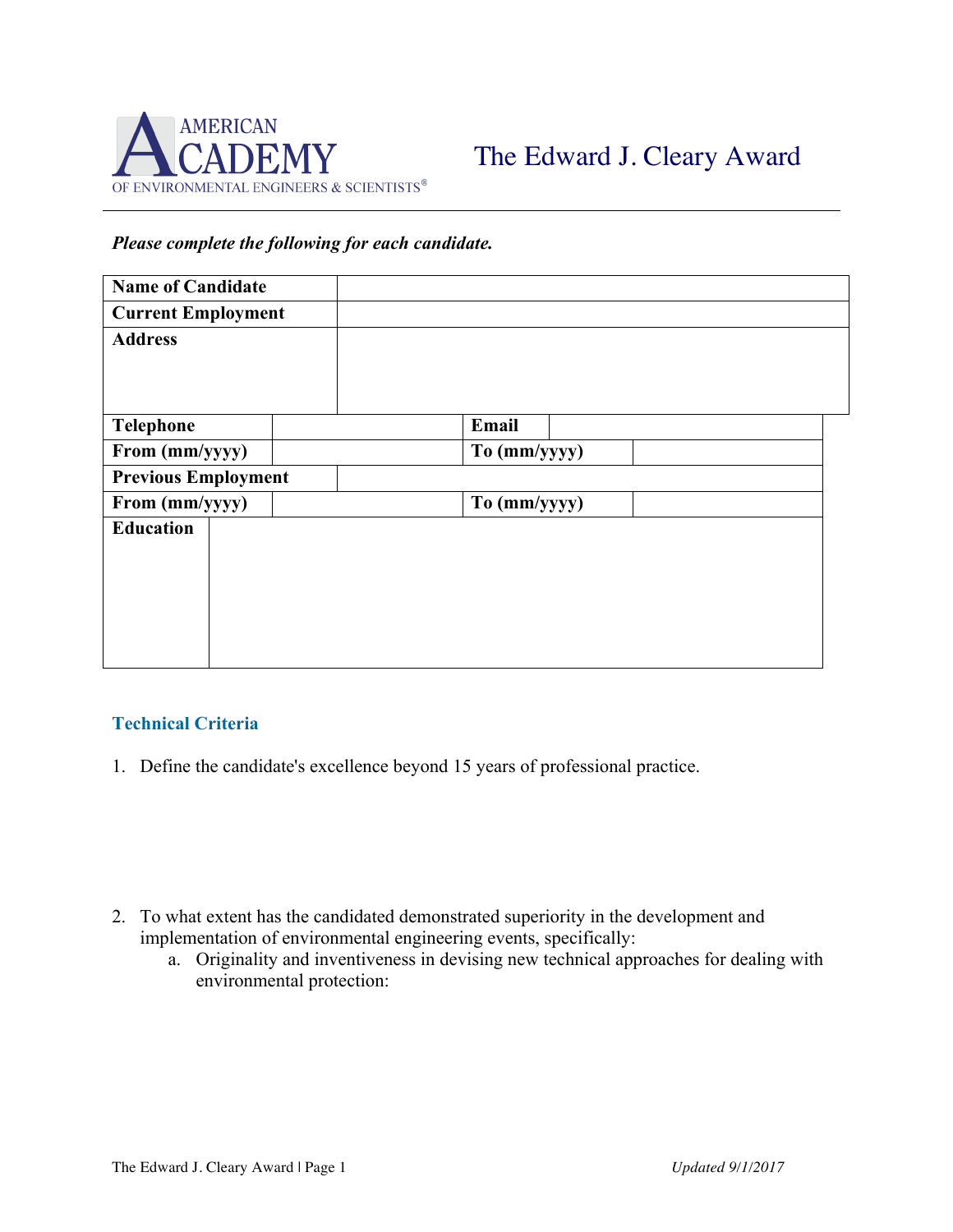b. Environmental management and control projects:

c. Publishing technical manuals and books in an environmental engineering field:

d. Creation and establishment of environmental protection educational (academic and post-graduate) programs for professional and others working in the field of environmental protections:

## **Administrative and Public Service**

1. Describe and substantiate the candidate's demonstrated administrative excellence in excess of 15 years of professional practice.

- 2. To what extent has the candidated demonstrated recognized superiority in the management of environmental protection, specifically:
	- a. Management of such enterprises under either public (local, state, regional, federal, or international) or private sector auspices: